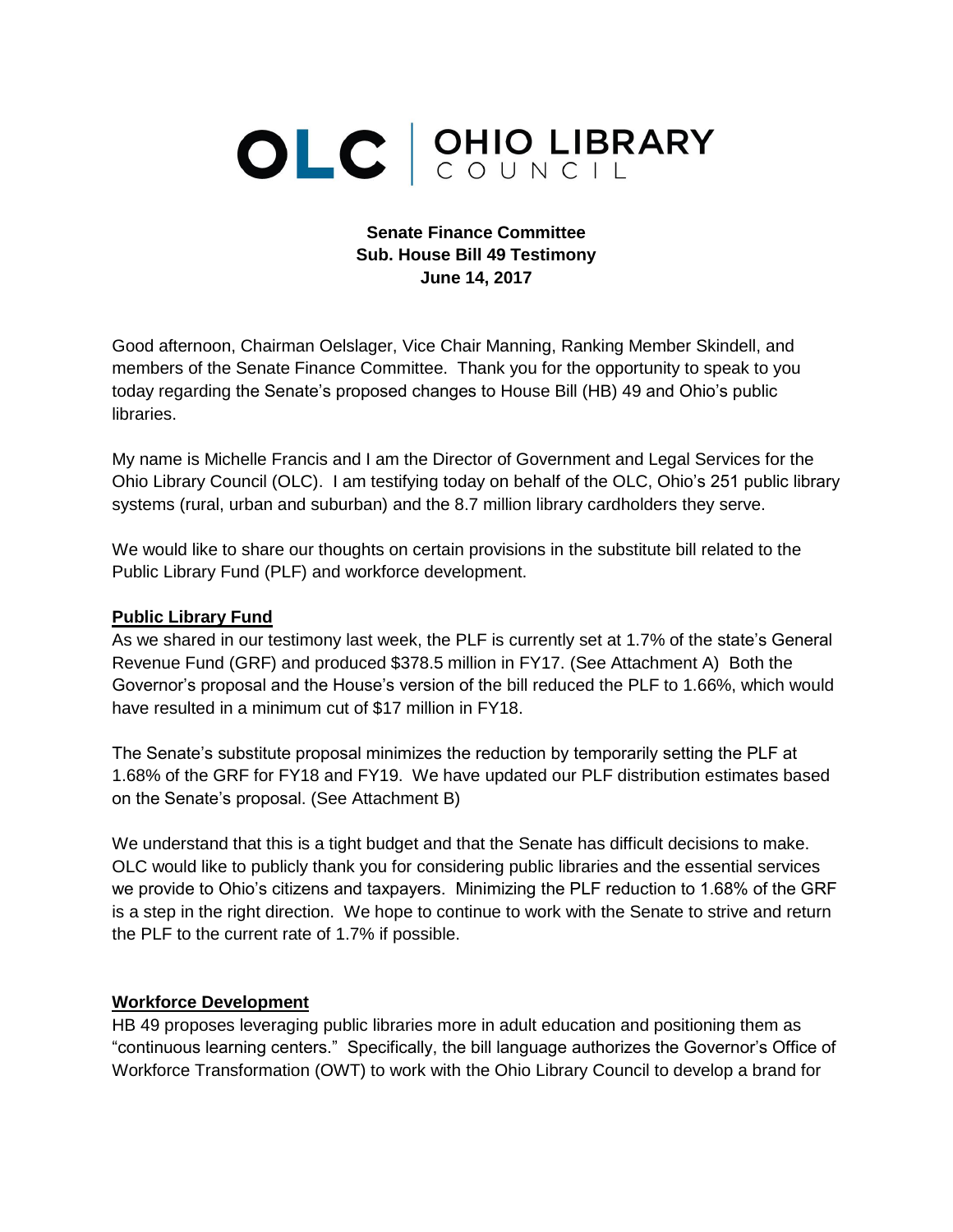public libraries as "continuous learning centers" that serve as hubs for information about local indemand jobs and relevant education and job training resources.

Public libraries have been providing lifelong learning opportunities to Ohioans for several years. Providing access to information, educational opportunities and employment search assistance to patrons and customers is not something new. We appreciate the fact that Gov. Kasich is acknowledging this work. However, continuing to deliver these much needed services at the local level will be a significant challenge if the state decides to reduce funding to Ohio's public libraries.

In addition, based on a recent broadband study from The Ohio State University, we know that 23% of unemployed individuals in Ohio in 2015 did not have a computer with Internet access in their home. The authors of the report clearly state that, "As the job search process continues to shift online, it is important that unemployed individuals have Internet access at home, or if home access is not available, in public facilities like libraries."

As state revenues continue to fall below estimates, it is important to remember that library usage increases during economic downturns as people turn to their local library for computer and Internet access, job search assistance, resume building and job skills training.

#### **Conclusion**

We would again like to thank the Ohio Senate for considering Ohio's public libraries in their substitute version of HB 49. **We hope to continue our work with you to maintain the current rate of the PLF at 1.7% of the GRF.**

Thank you for your time. I will be happy to answer any questions.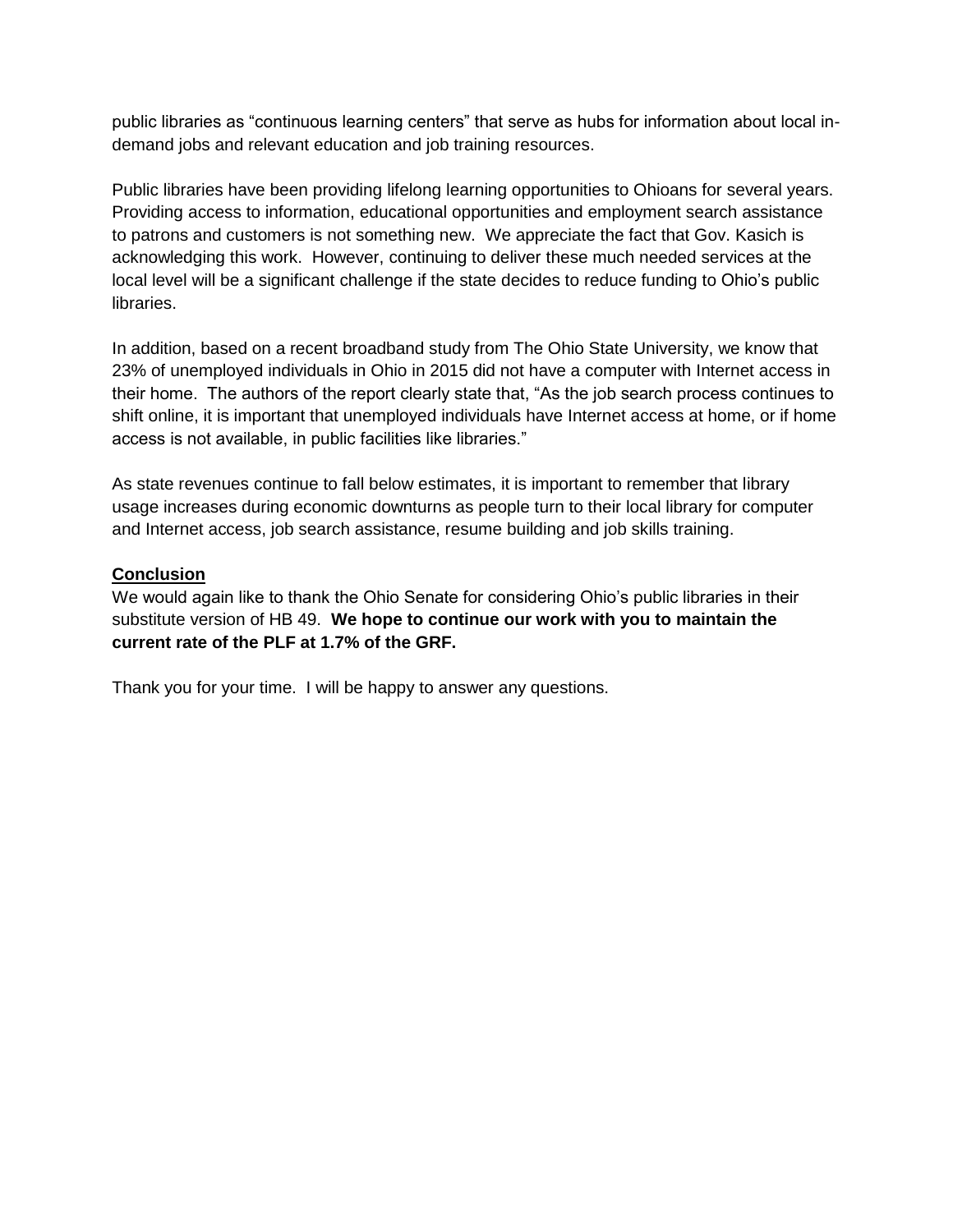# **Attachment A**

## **Comparison of PLF through Previous Budget Process** (\$ in Millions)

|         | <b>HB 64 As Introduced</b><br>(Gov.'s Proposal)<br>1.66% of GRF | HB 64 As Passed by<br>the General Assembly<br>1.7% of GRF | <b>Actual</b><br><b>Distribution/Most</b><br><b>Recent Estimate*</b> |
|---------|-----------------------------------------------------------------|-----------------------------------------------------------|----------------------------------------------------------------------|
| FY 2016 | \$379.5                                                         | \$389.5                                                   | \$377.6                                                              |
| FY 2017 | \$394.3                                                         | \$404.3                                                   | $$378.5*$                                                            |
|         |                                                                 |                                                           |                                                                      |
|         | *Updated June OLC Estimate for FY 17                            |                                                           |                                                                      |
|         |                                                                 |                                                           |                                                                      |

| FY17 @ 1.7% of GRF Authorized   | - | \$404.3 Million |
|---------------------------------|---|-----------------|
| FY17 @ 1.7% of GRF Updated June |   | \$378.5 Million |

**Minimum 6.3% Loss in Funding of \$25.8 Million**